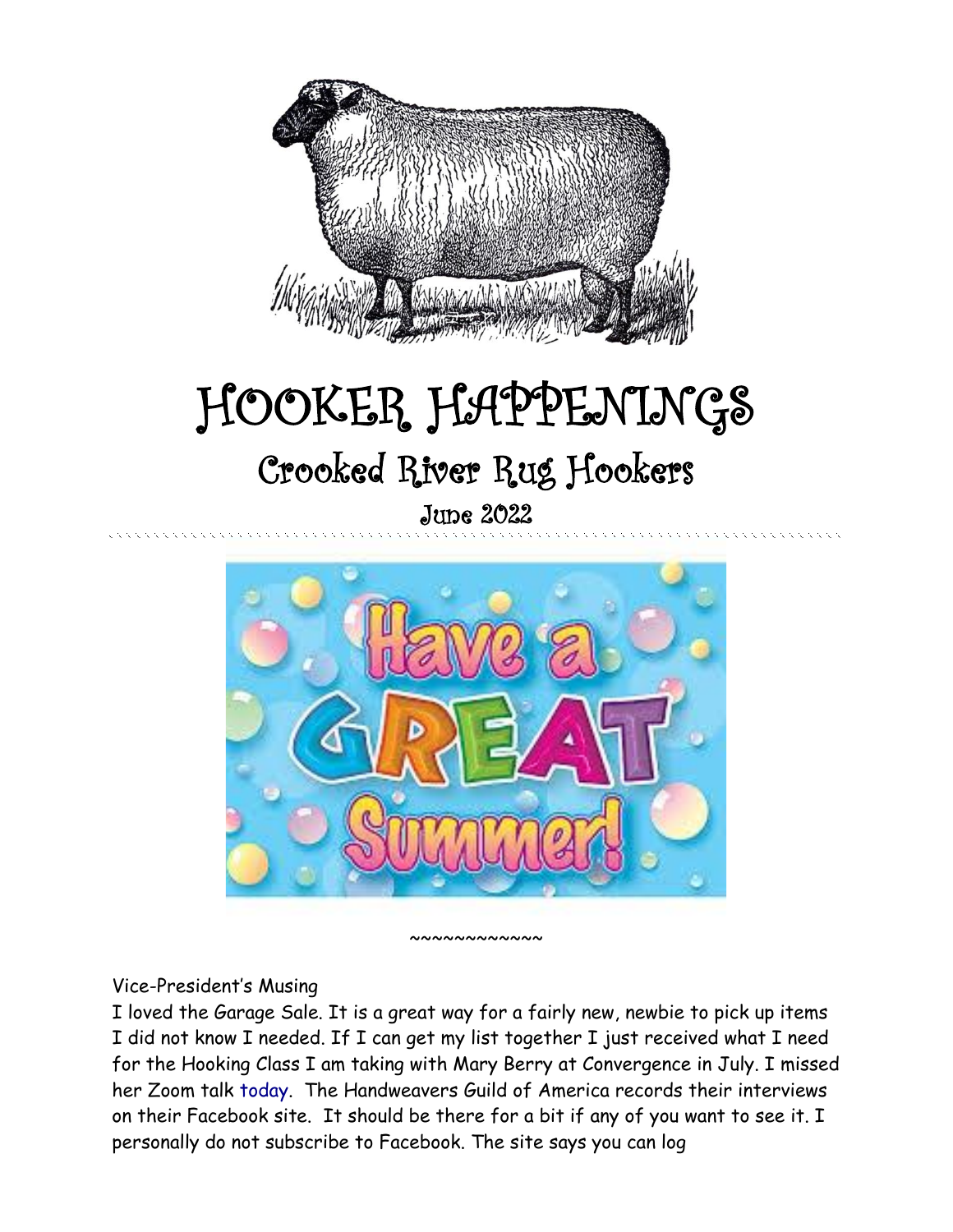in, [www.WeaveSpinDye.org](http://www.weavespindye.org/) is the Handweavers website. I am just starting to learn names, I only know Mary Berry on The Great British Bake off. I also gave away all the raffle prizes at the last meeting so if you have extra please bring it for give away. We also could use a program for June. (In all the craziness this weekend I cannot remember if we set one up). If we did not, as a back up maybe we can go around the room and everyone share a tip, then we all learn something.

Cheers **Nancy** 

~~~~~~~~~~~~~

Hook in news

The hook in will be here before we know it. We have collected 21 mats that will be used as door prizes. Our goal is **50** so please consider hooking (or stitching or punching) one or two for tables. Also, 13 of the sunflowers have already been turned in. THANK YOU!

Registration for the hook in has begun and we currently have 67 hookers registered. Spread the word! Please note . . . special requests to your lunch request cannot be honored. The lunches come prepared and we regret special requests are not possible.

**RAFFLE BASKETS are desperately needed. The committee has only received 2 so far. This is a major source of our hook in income. Please consider donating one. The baskets need not be hooking related. Let your imagination run wild. Do you have a frame you no longer need and it is just taking up space in your closet? DONATE IT! Someone would love to win it. How about wool you know you will never hook with? Hooking related books? Any and all baskets are most welcome.**

~~~~~~~~~~~~~~

**Calendar of Events**

June 5 - HEARTS and HARMONY, at Brunswick Historical Farm, 4613 Laurel Road, Brunswick, Oh 44212, time is 12 - 5.

This is a special day of remembrance, to remember those we have lost. There will be crafts, music, councilors and a reading of names, along with many other activities. Please let Nancy Page know if you plan to attend.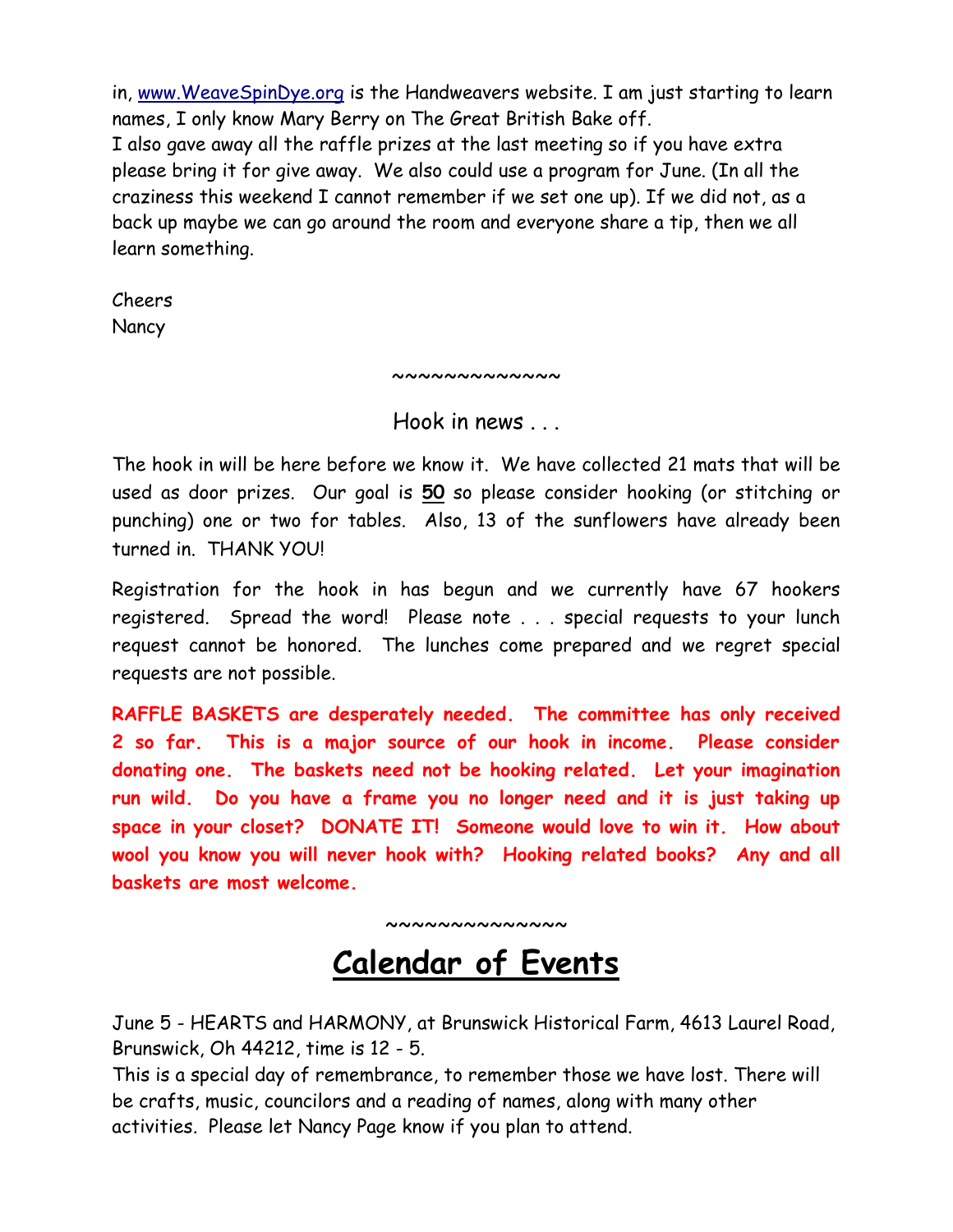August 15-20 – Rug week at Sauder Village, Archbold

## **September 17 – Hooktoberfest**

October 15 – Ft. Laurens hook in

## BRUNSWICK FARMERS MARKET

If you like being out in public showing your craft or if you want practice spinning in public, Nancy Page will have a tent at the Brunswick Farmers Market on Laurel Road, at the Brunswick Historical Farm, 4613 Laurel Road, Brunswick, Ohio 44212. It is quiet and calm and a great way to get used to doing the craft in public. The market is almost every Sunday, but there are a few dates when Nancy will be off elsewhere. There are occasional weather problems that cancel the market days. This is an opportunity to promote the craft and guilds. If interested, please contact Nancy Page and let her know you are coming. The market starts June 12, from 10:00 to 1:00. It finishes the weekend of October 1 & 2 with the Pumpkin Festival, when the market is open until 5:00 p.m.

 $~\sim\sim\sim\sim\sim\sim\sim\sim\sim\sim\sim$ 

#### $~\sim~\sim~\sim~\sim~\sim~\sim~\sim~\sim~\sim~\sim~\sim~\sim$

# **Our 2022 meeting dates at Westlake Porter Library**

June 22 July 27 August 24 September 28 October 26 November 16 (Note this is the third Wednesday because of Thanksgiving)

Snacks/treats are most welcome at our meetings. If you would like to bring something, please email Nancy Weitendorf at n.weitendorf0709@gmail.com.

~~~~~~~~~~~~~~

#### **Our current officers ~**

President Deb May – [debmay48@ymail.com](mailto:debmay48@ymail.com) Vice President Nancy Page – [nancy2page@gmail.com](mailto:nancy2page@gmail.com) Secretary Nancy Weitendorf – [n.weitendorf0709@gmail.com](mailto:n.weitendorf0709@gmail.com) Treasurer Kim Hirt – [becauseofEWE@gmail.com](mailto:becauseofEWE@gmail.com)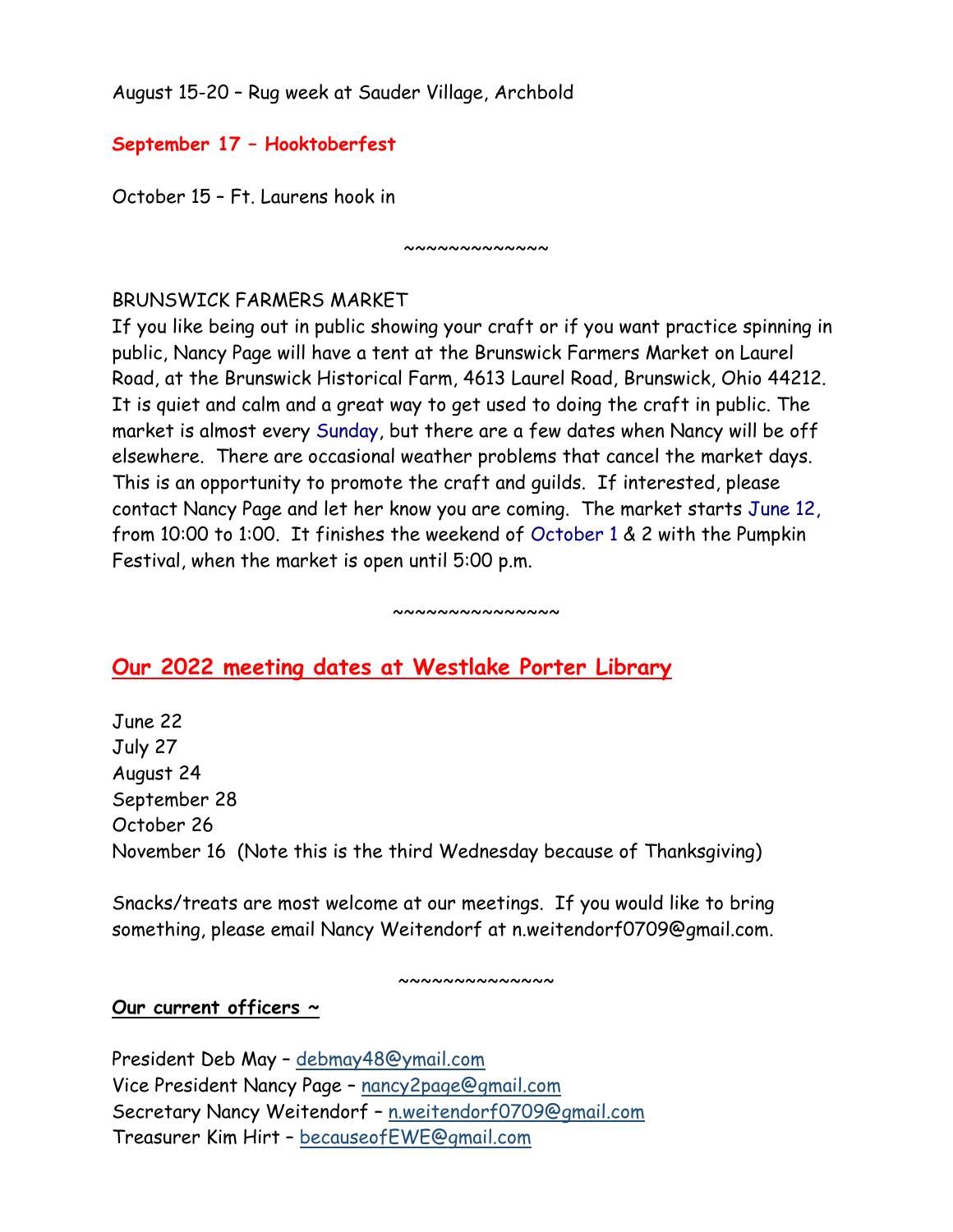#### **The minutes from our May meeting … thank you Nancy Weitendorf!**

The meeting was called to order at 10:05 by Vice President Nancy Page.

April minutes were approved, so moved by Nita Baker and seconded by Linda Waitrovich.

#### **Budget**

In the absence of Treasurer Kim Hirt, Heidi Kramer reported that the budget currently stands at 11,951.40.

#### **Sunshine committee**

Nothing to report. Please email requests for cards to Patty Cassidy [\(C3pzat@aol.com\)](mailto:C3pzat@aol.com).

#### **Hook-in Committee**

The volunteer book was passed around. 56 people have registered so far for the hook-in. Nancy Weitendorf is collecting mats and sunflowers.

#### **Membership**

Heidi Kramer reported that Membership is up to 56. She will be sending out a new roster by the end of this week. Renewals will be coming up in July, and we will start accepting money in June. Everyone must renew by August.

#### **Old Business**

The Western Reserve drawing for raffle prizes will be on June 2nd.

Please sign up for a slot to bring snacks for the rest of the year. The sheet is on the snack table.

Covid is spiking again. Anyone who wishes to wear a mask is encouraged to do so.

#### **New Business**

Heidi reported that the guild's taxes have been filed for 2020. The annual charitable registration is done. There have continued to be banking issues with Huntington Bank, with difficulties as to who can represent the guild to the bank (signatures, addresses). The guild is looking into switching to another bank.

Heidi reported that owing to the lack of meetings during Covid, the guild's intended purpose is off track. The Board and committees need to meet and plan how to move forward in the future.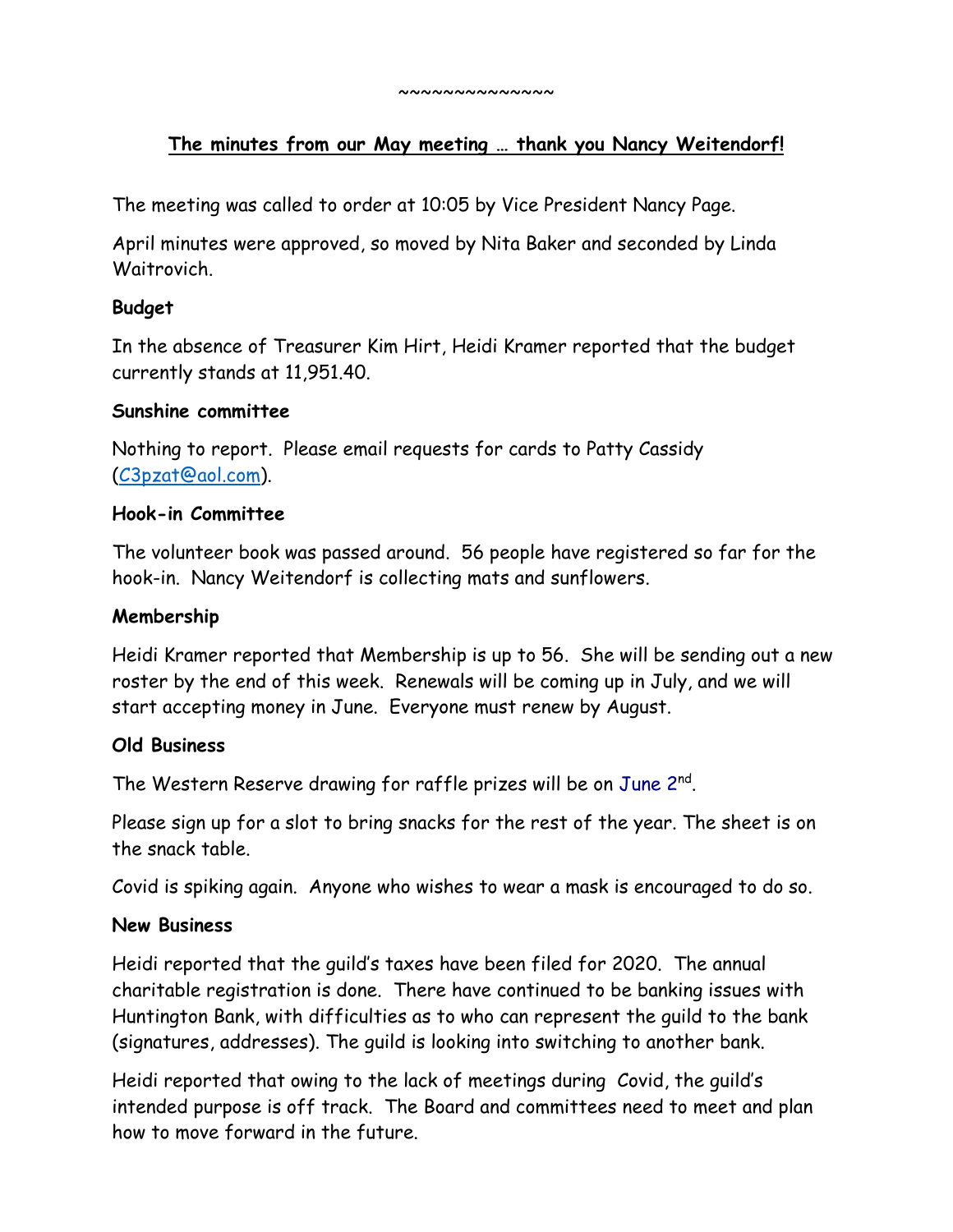The guild has not yet filed their report to ATHA. It was due in March.

We had four visitors at this month's meeting:

Barb Trimble

Belinda Zabrecky

Jeanne Williams

Linda Robinson (she is our newest member!)

Our next meeting is June 22<sup>nd</sup>. The meeting was closed at 10:38 by Nancy Page.

~~~~~~~~~~~~~

# **CONNIE'S RUG HOOKING TIPS**

When starting a project – check your border lines for parallel and squareness. Remember to put your pattern on your frame squarely and start hooking in the center.

Hook inside the pattern lines - especially small motifs and flowers..

Cutting wool - Tear large pieces of wool approx. 4-6" wide before cutting. This helps keep your strips cut on "grain" and they won't shred. Strips not cut straight will not hold up.

How high to hook? Rule of thumb is to hook as high as the strip is wide.

DON'T have cross overs on the back of any rug. These wear first when walked on. Wool on the underside of your rug should lay flat against the backing of your rug.

## NEVER have tails on the back side of a rug.

When hooking a rug with more than one size cut, make sure that your loops are all the same height. (This usually tends to be the largest cut.)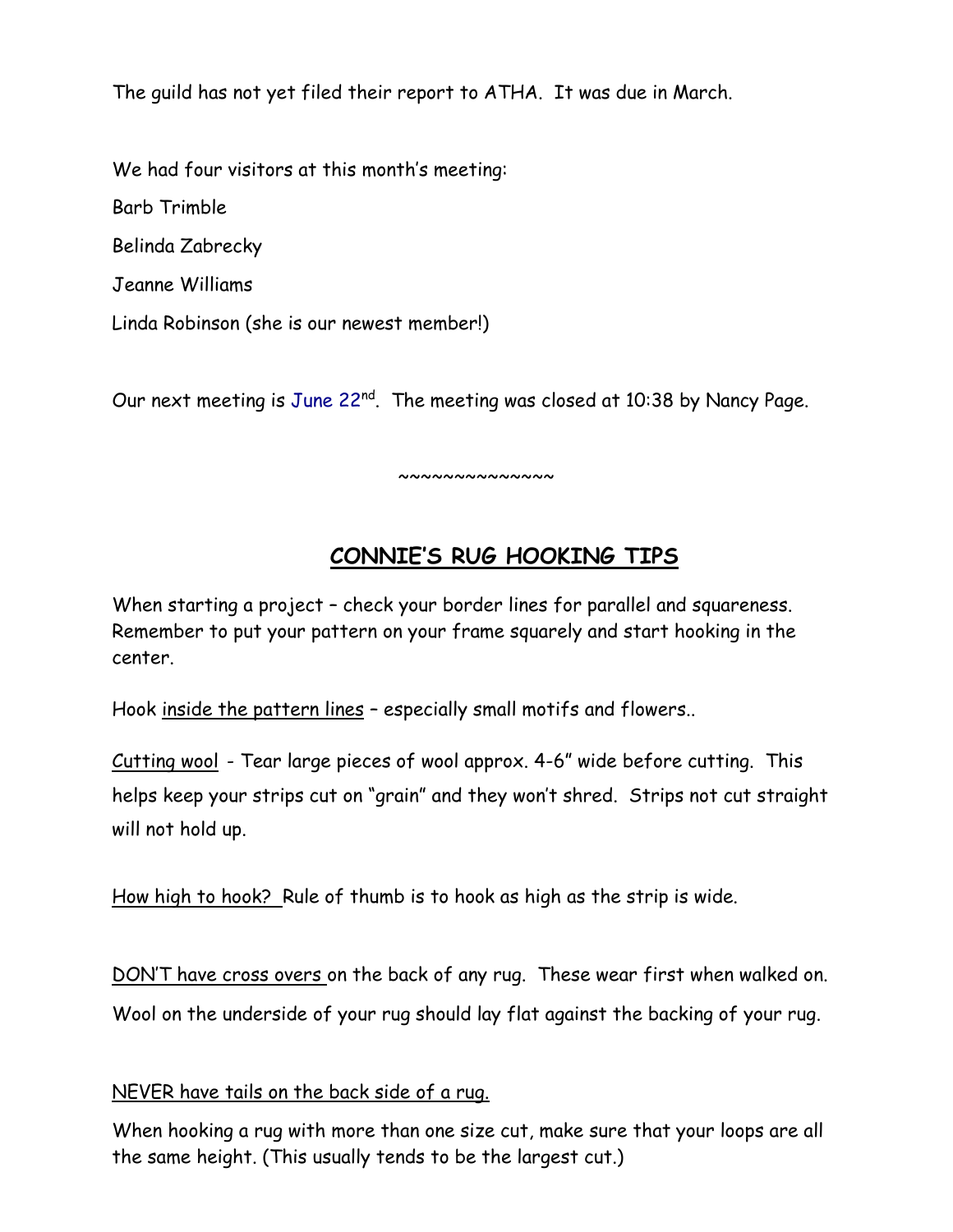Frame rash – use a small hand towel on the edge of your work or a sock top on your wrist.

#### Holidays – unhooked areas in a rug

Areas in a rug that should have been hooked but weren't. These seem to be found mostly when hooking on projects that require a lot of wandering, tight curving loops, often referred to as "higgly piggly" or hooking "c's and s's".

After hooking a while on a piece, I look at the back side to check for loose threads or hanging strips. This is where I find my "holidays", because they aren't easy to spot from the top. So I put a **toothpick** half way through my hooking and put it back on my frame. That way I know just where to find where I need to fill in.

 $~\sim~\sim~\sim~\sim~\sim~\sim~\sim~\sim~\sim$ 

Belated birthday greetings to:

Doreen Butler – April 3

Heidi Kramer – April 25

And a very happy birthday on June 15 to Kaye Swor

Just for fun - contributed by Linda Waitrovich . . . please see next page  $\odot$